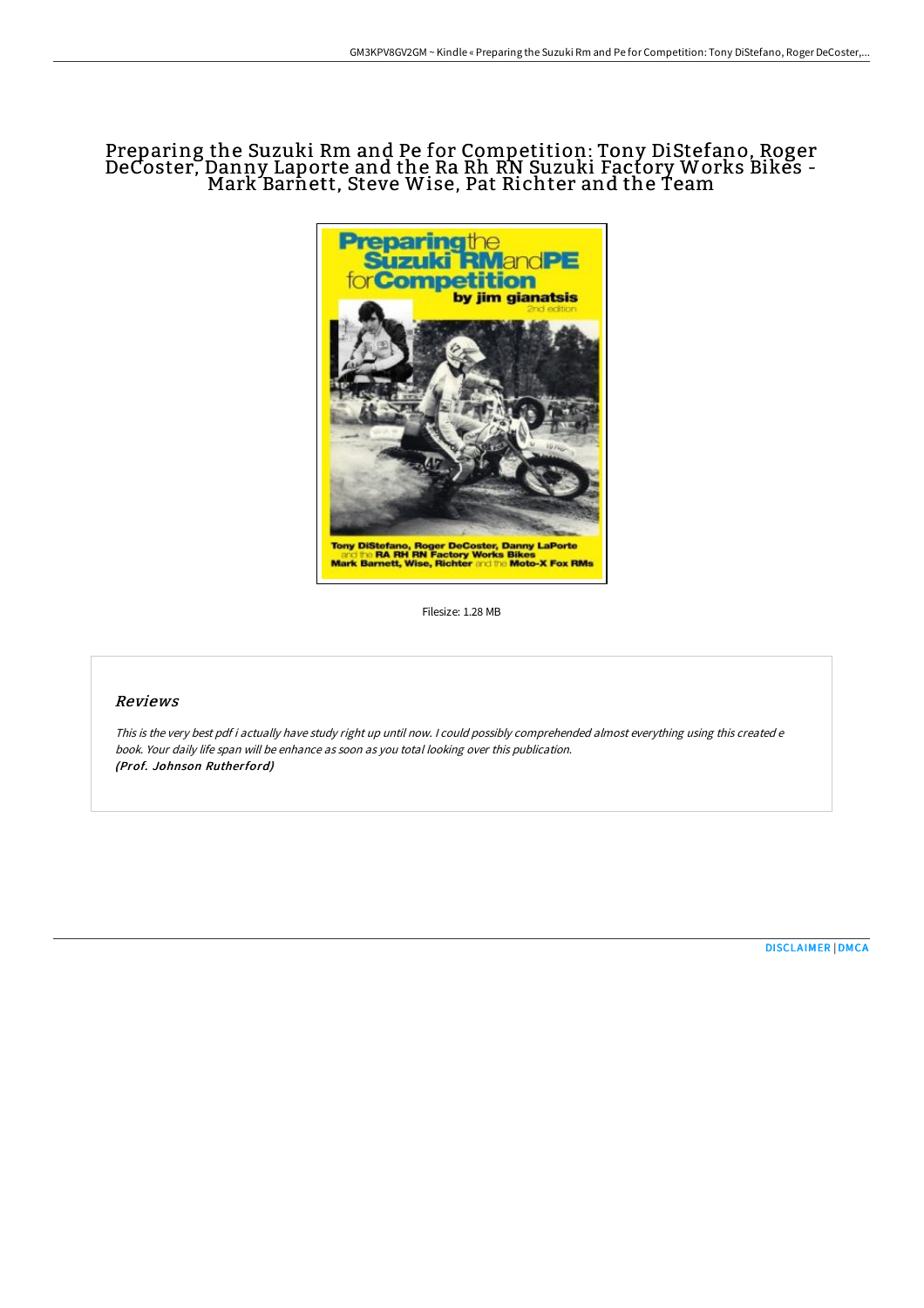## PREPARING THE SUZUKI RM AND PE FOR COMPETITION: TONY DISTEFANO, ROGER DECOSTER, DANNY LAPORTE AND THE RA RH RN SUZUKI FACTORY WORKS BIKES - MARK BARNETT, STEVE WISE, PAT RICHTER AND THE TEAM



Createspace, United States, 2011. Paperback. Condition: New. Language: English . Brand New Book \*\*\*\*\* Print on Demand \*\*\*\*\*. First published in 1978 as the Moto-X Fox Guide to Preparing the Suzuki RM and PE for Competition, this 72-page book was written and photographed by famed 1970 s Cycle News editor, racer and motocross journalist Jim Jimmy the Greek Gianatsis. Team Moto-XFox was the leading privateer team in AMA National Motocross at the time using Suzuki RM bikes, and was the industry leader in developing engine performance and long travel adjustable, no-fade suspension. Team rider Pat Richter placed as high as 2nd at the Hangtown National, and many Fox riders like mark Barnett and Steve Wise going on to become factory riders and garner National Championship titles. This book covers development and evolution of the Suzuki factory RA, RH and RN works bikes and RM production motocrossers from 1967 through 1981. Engine performance and suspension setup tuning guidance by team mechanics Keith Bontranger, Chuck Tannlund, Cliff White and Keith McCarty. Exciting action race photography of riders Mark Barnett, Danny LaPorte, Kent Howerton, Tony DiStefano, Daryl Schultz, Brad Lackey and Roger DeCoster.

 $\mathbb{P}$ Read Preparing the Suzuki Rm and Pe for [Competition:](http://digilib.live/preparing-the-suzuki-rm-and-pe-for-competition-t.html) Tony DiStefano, Roger DeCoster, Danny Laporte and the Ra Rh RN Suzuki Factory Works Bikes - Mark Barnett, Steve Wise, Pat Richter and the Team Online Download PDF Preparing the Suzuki Rm and Pe for [Competition:](http://digilib.live/preparing-the-suzuki-rm-and-pe-for-competition-t.html) Tony DiStefano, Roger DeCoster, Danny Laporte and the Ra Rh RN Suzuki Factory Works Bikes - Mark Barnett, Steve Wise, Pat Richter and the Team